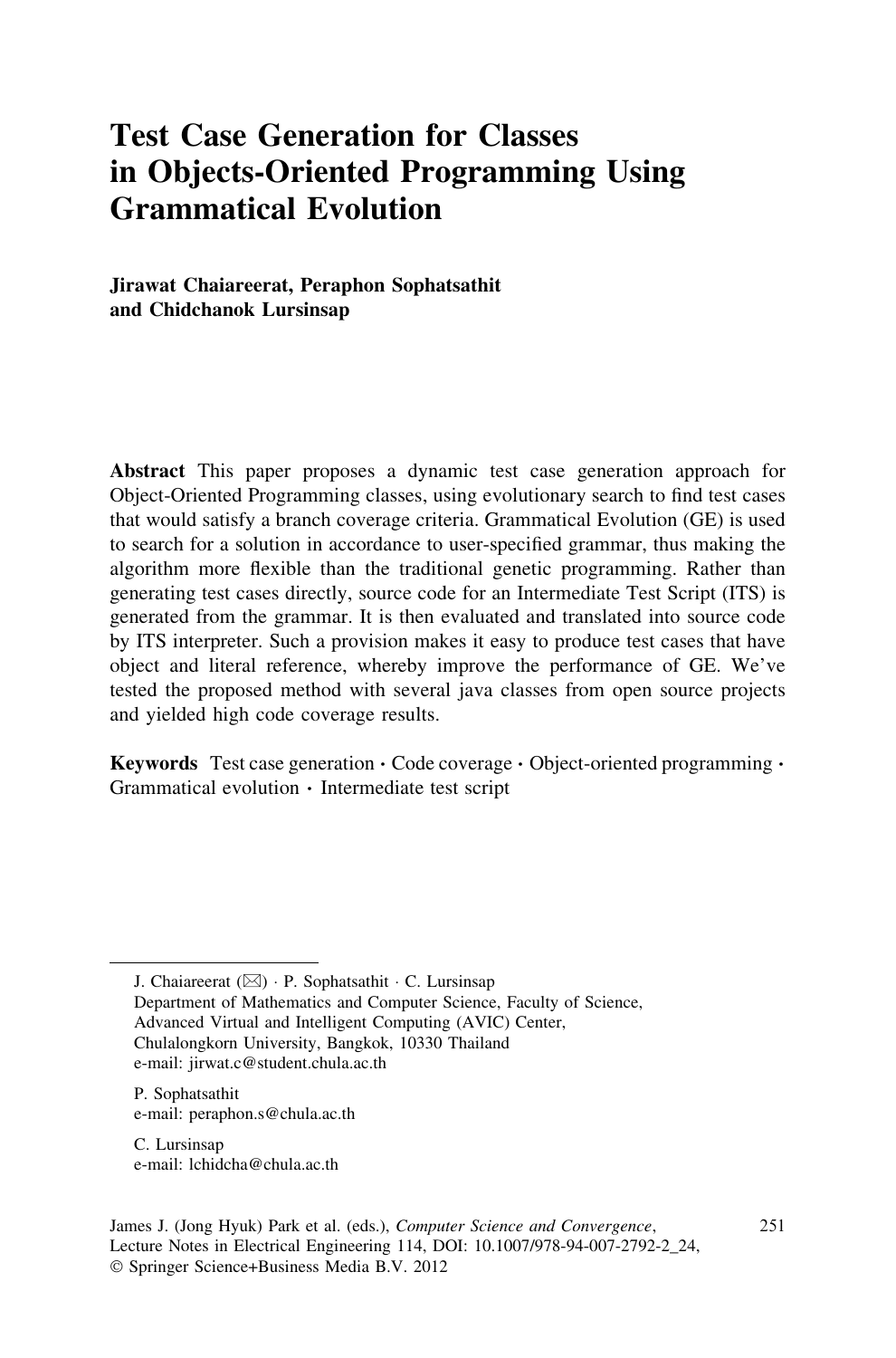#### 1 Introduction

Test case generation is inherently a vital part of software testing. Because testing all possible test data is infeasible, test case generation therefore uses different criteria to select and generate only a subset of test data that guarantees a high quality of the test set. These criteria are called code coverage.

Previous works in test case generation can be classified into two groups, namely, static and dynamic approaches. The static test case generation relies on static analysis of the program source code. They usually apply the same concept as procedural test case generation by using symbolic execution and constrained solving. On the other hand, the dynamic approach models the test case generation as a search problem to find an optimal solution, which gives the highest code coverage. This approach executes the test object iteratively by tuning the test case until a satisfied result is reached. Various optimization techniques are used in dynamic test case generation including Genetic Algorithm [1–3], Simulated Annealing [2, 3], Memetic Algorithm [2, 3] and Strongly-Typed Genetic Programming [4, 5].

This paper proposes a dynamic approach test case generation for an object using GE to find test cases that would satisfy branch coverage criteria. Each test case is translated into Intermediate Test Script (ITS) format based on user-specified grammar. The idea is to find an executable program or program fragment that will yield a good fitness value for the given objective function.

#### 2 Test Case Generation Framework

The Test Case Generation Framework consists of 4 modules: Code Instrumentation, Grammar Generator, Search, and Evaluation Module. Referring to Fig. 1, Java source code is instrumented by Code Instrumentation module. This process will insert certain code to the original source code which will be used for collecting branch coverage information during the evaluation of each test case. The instrumented source code is then compiled into a Java class file by java compiler. This compiled Java class will later be fed as an input to the Evaluation Module. The Grammar Generator Module, as stated by its name, will automatically generate grammar for test cases. At this step, users can review the generated grammar and modify it according to their specific grammar. The Search Module then derives these test cases through the defined grammar based on genetic algorithm. This process transforms the test cases into ITS which later are evaluated by the Evaluation Module.

The Evaluation Module processes the compiled Java class, together with Intermediate Test Script using its interpreter, to produce branch coverage information. The resulting branch coverage information is then fed back to the Search Module for selecting the best test case in each generation.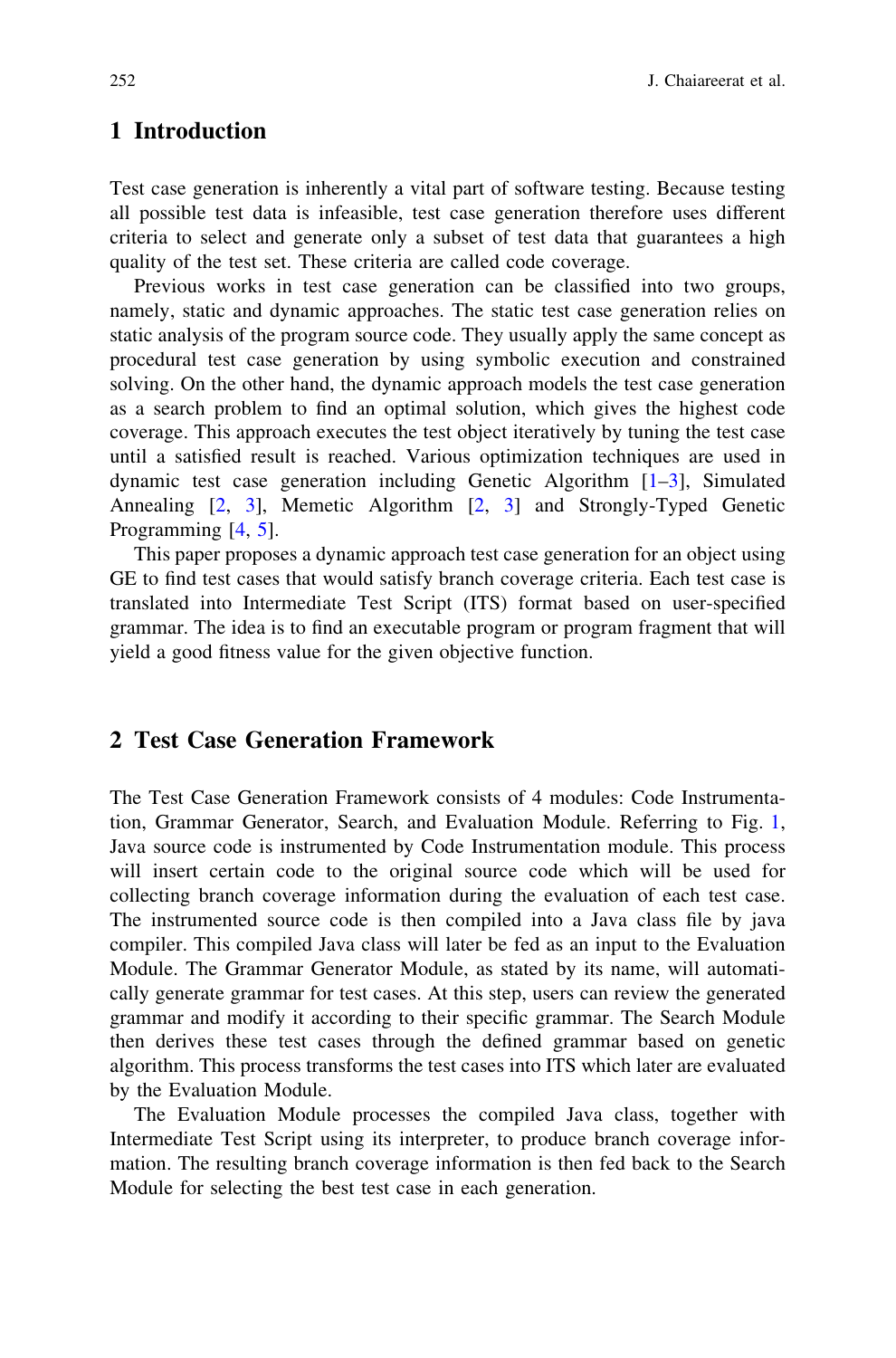



#### 3 Code Instrumentation

Code Instrumentation is the process of inserting certain code to the original source code, wherever there's a condition check and method declaration. The objective of code insertion is to let the newly inserted code collect information on path and coverage each time they are executed. Apart from collecting the mentioned information, they are also used for calculating branch distance. Branch distance information is used to evaluate how much each branch is closed to being taken. We used Java Parser for parsing and inserting new code to the original java source code automatically.

In a situation that two test cases have the same degree of coverage, branch distance is used to determine which one is a better and suitable for potential test case. The value of branch distance represents how much a branch is close to being taken. In this paper, branch distance is calculated, using the formula shown in Table 1. The lower branch distance means the branch is closer to be covered.

From Table 1, dist(x) is the branch distance of condition x and k is the smallest possible value of the branch distance (we used 0.0001 in this paper). The branch distance in the above table is then normalized by the following equation

$$
dist(A)_{normalized} = 1 - (1 + 0.1)^{0 - dist(A)}.
$$
 (1)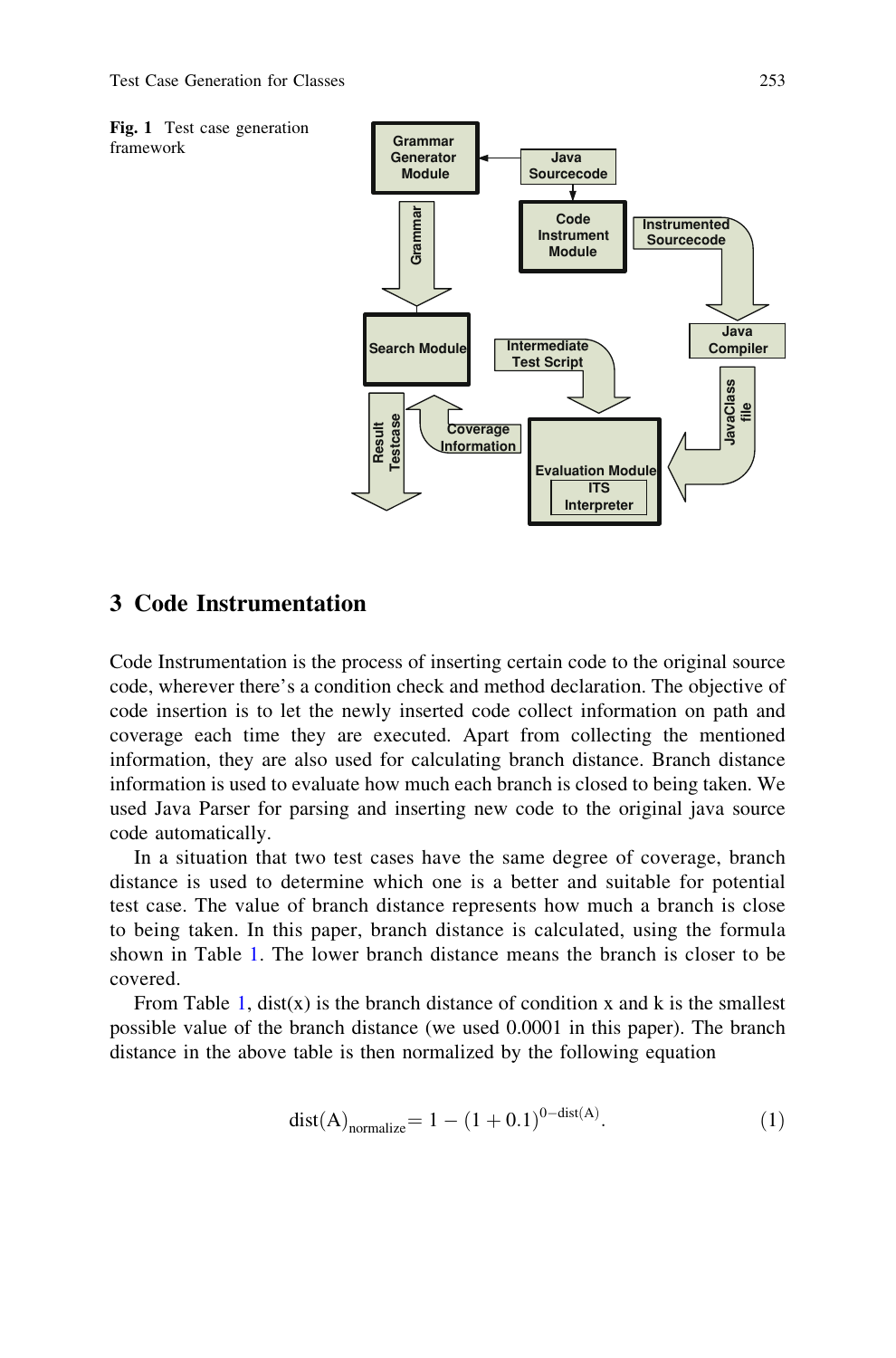| Operation                | Branch distance       |
|--------------------------|-----------------------|
| $dist(A == B)$           | $Abs(A - B)$          |
| $Dist(A! = B)$           | k                     |
| $Dist(A \geq B)$         | $B - A$               |
| Dist(A > B)              | $B - A + k$           |
| $Dist(A \leq B)$         | $A - B$               |
| Dist(A < B)              | $A - B + k$           |
| $Dist(A \text{ and } B)$ | Max[dist(A), dist(B)] |
| $Dist(A \text{ or } B)$  | min[dist(A), dist(B)] |

Table 1 Branch distance calculation

### 4 Intermediate Test Script and Grammar

In this proposed method, each test case is represented in ITS Format. Grammar for the ITS of a class under test is automatically generated from the source code by the Grammar Generator.

The proposed framework generates test cases in Intermediate Test Script (ITS) format instead of a java source code. In ITS, each parameter of the method call can be referred to the previous created object or literal value. The advantage of using the same parameter helps improve the search process. Moreover, ITS also reduces the time for compiling the source code, since it can be run directly by ITS interpreter.

Grammar of ITS for the class under test is generated from a java source code. Tester can modified the grammar by inserting some heuristics, which can help reduce the search space, making it easier for the Search Module to discover the optimum solution. Using grammar to represent test cases have an advantage in flexibility since various types of parameter such as array, string and object reference can be created by grammar. In this paper, we used grammar in Backus-Naur Form (BNF) as an input of GE.

#### 5 Search and Evaluation

Grammatical Evolution performs the process of searching for a test case that has the best code coverage for the class under test. In this paper, we used GEVA [6] for our experiment.

Traditionally, Genetic Algorithm (GA) is used to find the optimal solutions to a search problem. Genetic algorithm is classified as global search heuristics. Genetic Programming (GP) is for finding computer programs that satisfy user-defined criteria. Grammatical Evolution (GE)  $[7, 8]$ , on the other hand, is an evolutionary computation technique that can be considered as a grammar-based GP. A program is represented by an ordered-list of integer. GE uses genotype-phenotype mapping process to map an ordered-list of integer to a computer program. With the help of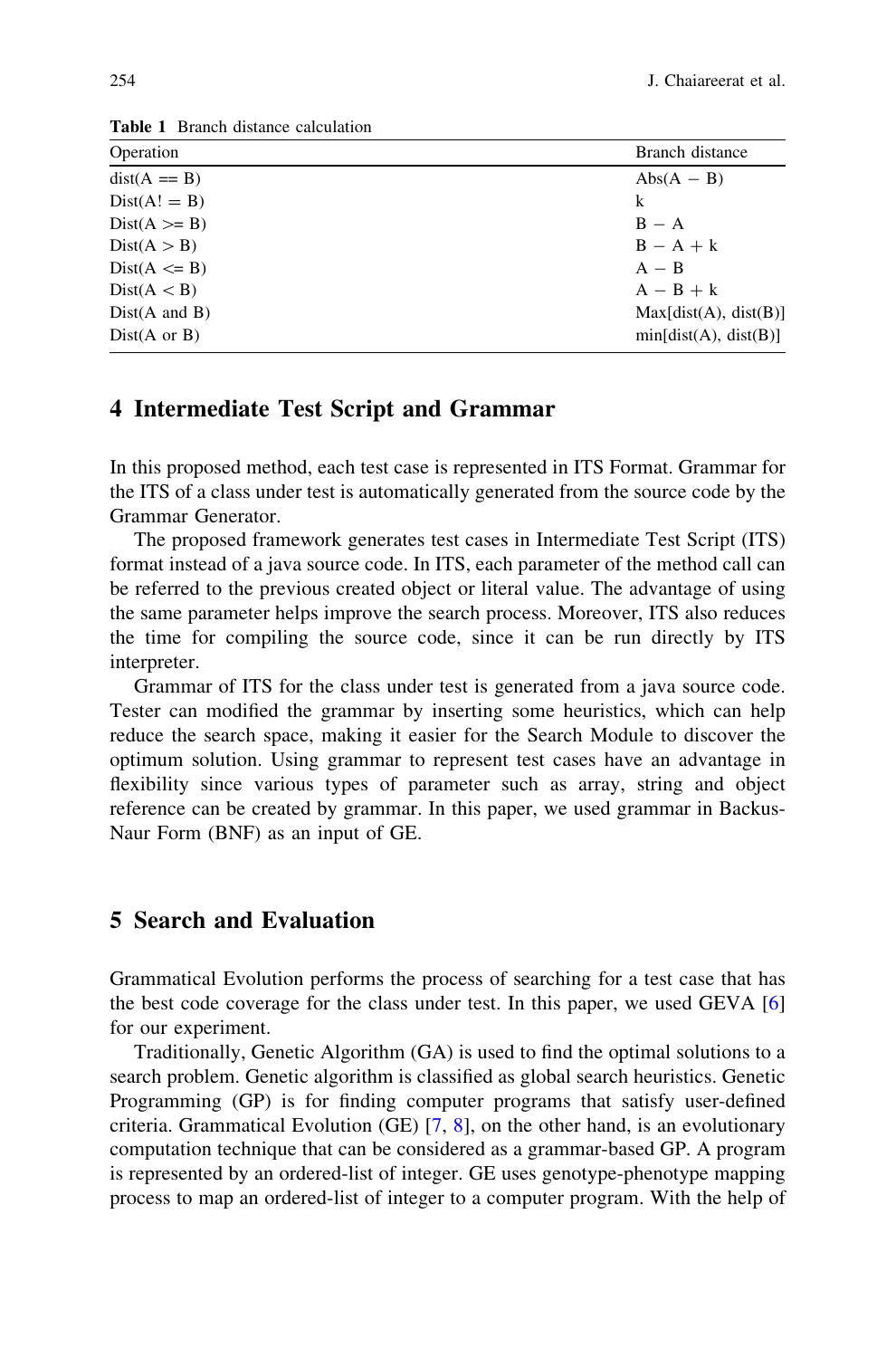| Class name         | Total<br>branches | Achievable<br>branches | Branch coverage<br>(mean) | Branch coverage<br>$(\%)$ |
|--------------------|-------------------|------------------------|---------------------------|---------------------------|
| <b>Stack</b>       | 10                | 10                     | 10.00                     | 100                       |
| StringTokenizer 40 |                   | 39                     | 39.00                     | 97.50                     |
| Vector             | 128               | 123                    | 123.00                    | 96.09                     |
| LinkedList         | 130               | 122                    | 122.00                    | 93.84                     |
| <b>BinTree</b>     | 37                | 37                     | 37.00                     | 100.00                    |
| BinomialHeap       | 87                | 77                     | 74.67                     | 85.82                     |
| <b>BrentSolver</b> | 29                | 28                     | 28.00                     | 96.55                     |
| SecantSolver       | 19                | 19                     | 18.86                     | 99.26                     |
| Complex            | 54                | 52                     | 51.80                     | 95.92                     |

Table 2 Experimenta result (GE)

grammar, GE also provides a very flexible way to control an algorithm. The user can define a grammar that biases to produce very specific form of program, or can incorporate domain knowledge of the problem into the underlying grammar.

GE, GA, and GP use crossover and mutation operations to modify each individual and reproduce new populations. In this paper, a standard single point crossover; and nodal mutation [9] is used since it gives the best result among the three in our experiment. Fitness function will be calculated based on coverage information collected during the execution of each test case in the population. The following equation is used in the calculation:

$$
fitness(t) = (b - cov) + 1 - (1.1)^{0 - bd}
$$
 (2)

where b is the total number of branches, cov is the total branch coverage of test case t, and bd is the total branch distance.

#### 6 Experimental Results

We used selected java class for our experiment including J2SDK version  $1.4.2\_12$ , Java Path Finder [10] version 1.3r1258 and Apache Commons Math version 1.1.

The experimental results are shown in Table 2 which compares the proposed algorithm with Acuri [3] and Wappler [5] in Tables 3 and 4 respectively. In the proposed algorithm, GE is executed for 200 generations with the number of population equals to 50. The probability of crossover and mutation of GE is configured to 0.9 and 0.1, respectively. Average performance execution of the algorithm is based on 50 runs. Branch Coverage also includes the number of method calls and try/catch statements. The branch coverage percentage is the ratio of mean branch coverage over total branch. The total branches were not stated in Acuri [3], while the achievable branches and branch coverage were not stated in Wappler [5].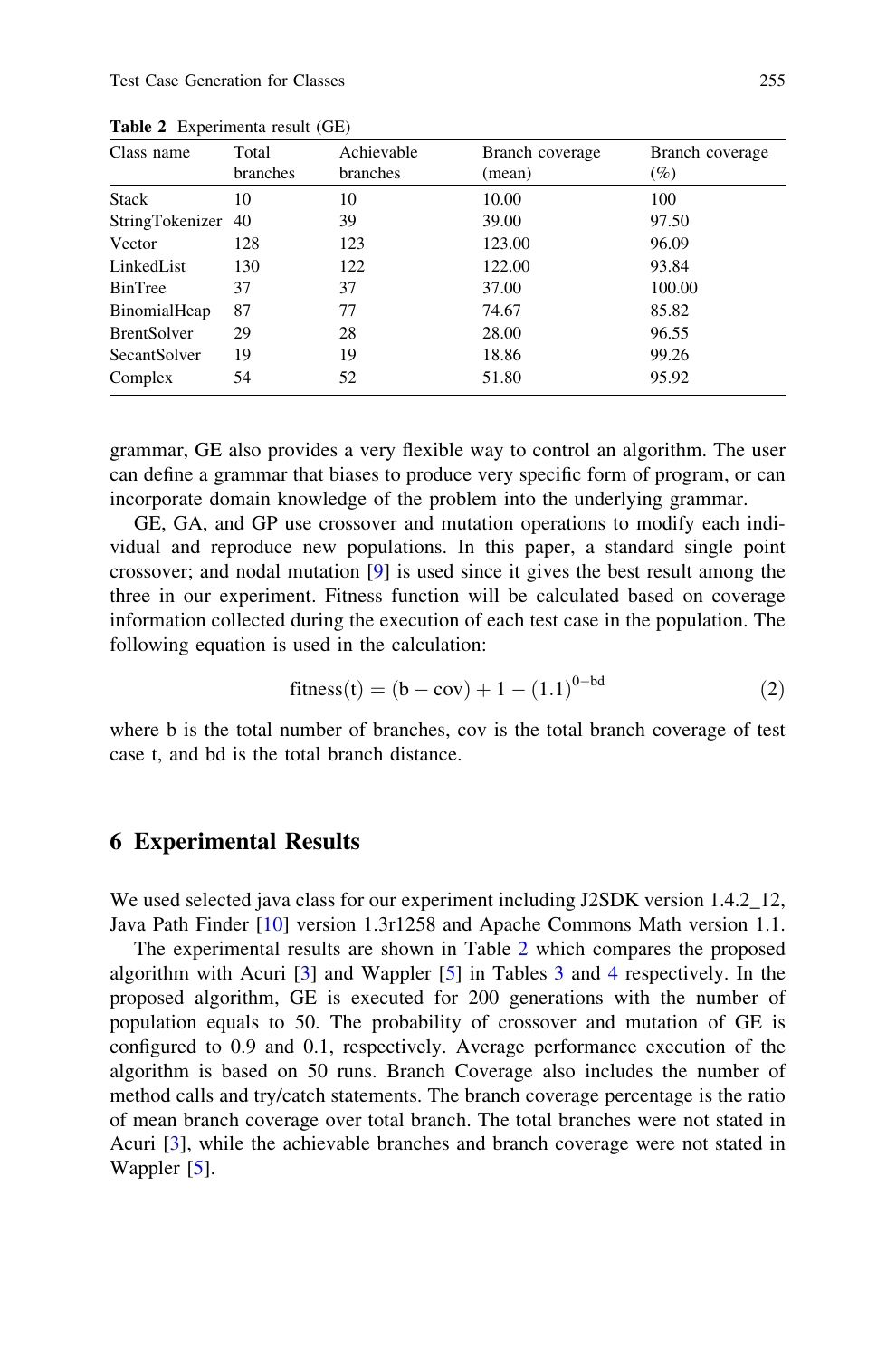| л.                 |                   |                        |                           |                           |
|--------------------|-------------------|------------------------|---------------------------|---------------------------|
| Class name         | Total<br>branches | Achievable<br>branches | Branch coverage<br>(mean) | Branch coverage<br>$(\%)$ |
| <b>Stack</b>       |                   | 10                     | 10.00                     |                           |
| StringTokenizer -  |                   |                        |                           |                           |
| Vector             |                   | 100                    | 100.00                    |                           |
| LinkedList         |                   | 84                     | 84.00                     |                           |
| BinTree            |                   | 37                     | 37.00                     |                           |
| BinomialHeap       |                   | 79                     | 77.66                     |                           |
| <b>BrentSolver</b> |                   |                        |                           |                           |
| SecantSolver       |                   |                        |                           |                           |
| Complex            |                   |                        |                           |                           |

Table 3 Experimenta result (Acuri's memetic method [3])

Table 4 Experimenta result (Wappler's EvoUnit [5])

| Class name         | Total<br>branches | Achievable<br>branches | Branch coverage<br>(mean) | Branch coverage<br>$(\%)$ |
|--------------------|-------------------|------------------------|---------------------------|---------------------------|
| <b>Stack</b>       | 8                 |                        |                           | 100                       |
| StringTokenizer 29 |                   |                        |                           | 93.70                     |
| Vector             |                   |                        |                           |                           |
| LinkedList         | 68                |                        |                           | 98.30                     |
| BinTree            |                   |                        |                           |                           |
| BinomialHeap       |                   |                        |                           |                           |
| <b>BrentSolver</b> | 27                |                        |                           | 96.30                     |
| SecantSolver       | 17                |                        |                           | 100.00                    |
| Complex            | 51                |                        |                           | 90.20                     |

The result shows that our algorithm is capable of generating almost all types of test cases by virtue of grammar which was evident by the high coverage outcome.

## 7 Conclusion

We propose a grammar-based test case generation for a class in Object-Oriented by using Grammatical Evolution and Intermediate Test Script. This method also supports various features of Object-Oriented Programming through the grammar. The results confirm that the proposed method can generate high coverage test cases. Moreover, being grammar-based, this technique has great flexibility and advantages in that it is possible to incorporate heuristics and characteristic of the class under test into the grammar to reduce the search space of the problem.